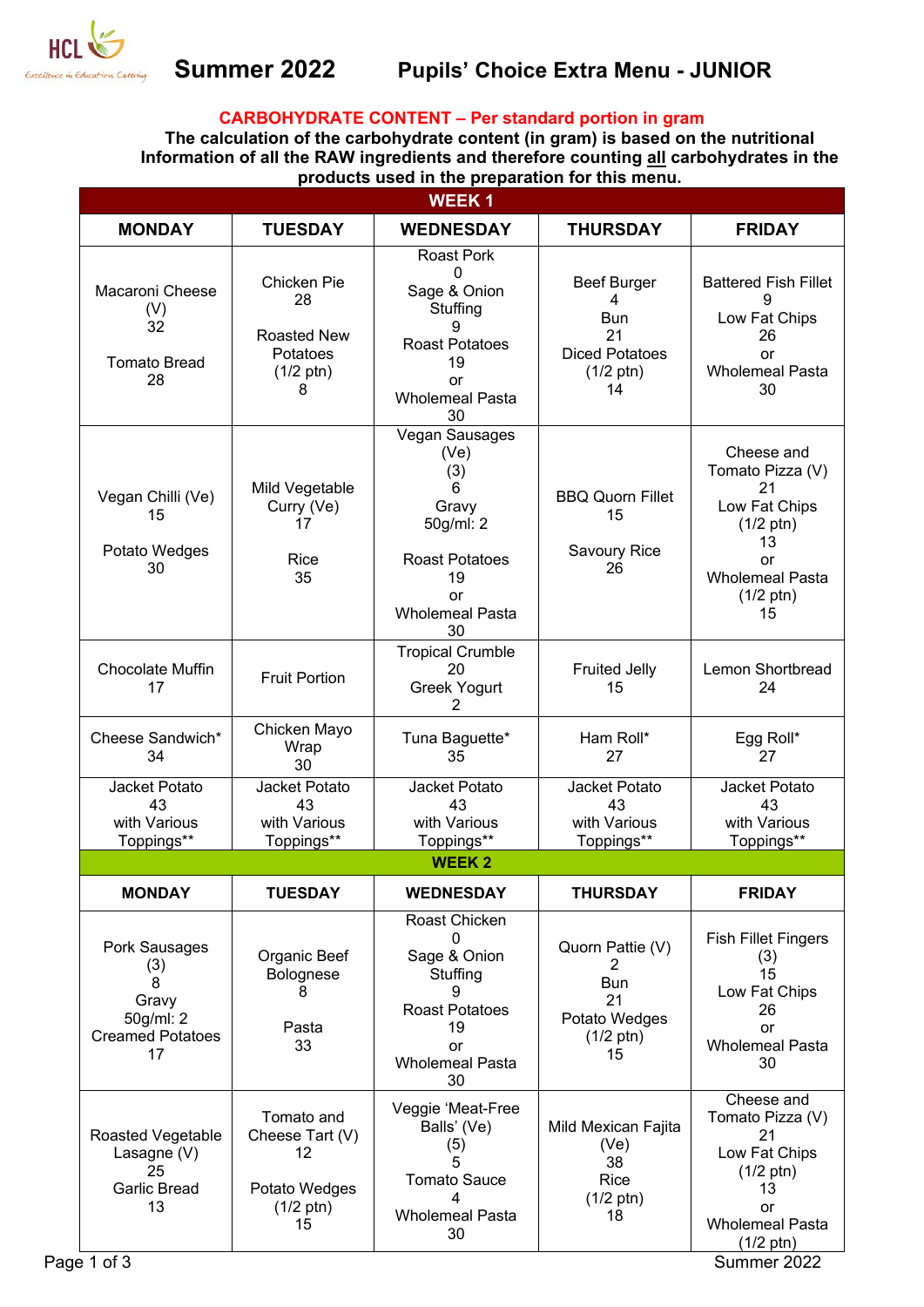|                                                               |                                                                                                                 |                                                                                                                                                        |                                                                             | 15                                                                                                                                              |  |  |  |
|---------------------------------------------------------------|-----------------------------------------------------------------------------------------------------------------|--------------------------------------------------------------------------------------------------------------------------------------------------------|-----------------------------------------------------------------------------|-------------------------------------------------------------------------------------------------------------------------------------------------|--|--|--|
| Apple Sponge<br>17<br><b>Greek Yogurt</b><br>2                | <b>Fruit Portion</b>                                                                                            | <b>Strawberry Mousse</b><br>Shortbread Finger<br>11                                                                                                    | <b>Fruited Jelly</b><br>15                                                  | Oaty Cookie<br>23                                                                                                                               |  |  |  |
| Tuna Baguette*<br>35                                          | Chicken Mayo<br>Wrap<br>30                                                                                      | Ham Roll*<br>27                                                                                                                                        | Cheese Sandwich*<br>34                                                      | Egg Roll*<br>27                                                                                                                                 |  |  |  |
| Jacket Potato<br>43<br>with Various<br>Toppings**             | Jacket Potato<br>43<br>with Various<br>Toppings**                                                               | Jacket Potato<br>43<br>with Various<br>Toppings**                                                                                                      | Jacket Potato<br>43<br>with Various<br>Toppings**                           | Jacket Potato<br>43<br>with Various<br>Toppings**                                                                                               |  |  |  |
| <b>WEEK3</b>                                                  |                                                                                                                 |                                                                                                                                                        |                                                                             |                                                                                                                                                 |  |  |  |
| <b>MONDAY</b>                                                 | <b>TUESDAY</b>                                                                                                  | <b>WEDNESDAY</b>                                                                                                                                       | <b>THURSDAY</b>                                                             | <b>FRIDAY</b>                                                                                                                                   |  |  |  |
| <b>Chicken Grill</b><br>9<br>Potato Wedges<br>30              | <b>Quorn Frankfurter</b><br>(V)<br>(1)<br>2<br>Roll<br>20<br><b>Diced Potatoes</b><br>$(1/2 \text{ ptn})$<br>14 | Roast Gammon<br><b>Roast Potatoes</b><br>19<br>or<br><b>Wholemeal Pasta</b><br>30                                                                      | Organic Beefy<br>Pasta Bake<br>31<br><b>Mixed Salad</b><br>2                | <b>Crispy Coated</b><br>Salmon<br>8<br>Potato Wedges<br>30<br>or<br><b>Wholemeal Pasta</b><br>30                                                |  |  |  |
| Italian Pasta Bake<br>(Ve)<br>35<br><b>Crusty Bread</b><br>10 | Tomato &<br>Chickpea Ragu<br>(Ve)<br>15<br>Pasta<br>33                                                          | Cheese & Broccoli<br>Bake (V)<br>24<br><b>Roast Potatoes</b><br>$(1/2 \text{ ptn})$<br>10<br>or<br><b>Wholemeal Pasta</b><br>$(1/2 \text{ ptn})$<br>15 | Savoury Quiche (V)<br>15<br><b>New Potatoes</b><br>$(1/2 \text{ ptn})$<br>8 | Cheese and<br>Tomato Pizza (V)<br>21<br>Potato Wedges<br>$(1/2 \text{ ptn})$<br>15<br>or<br><b>Wholemeal Pasta</b><br>$(1/2 \text{ ptn})$<br>15 |  |  |  |
| <b>Chocolate Brickwall</b><br>23                              | <b>Fruit Portion</b>                                                                                            | Oaty Fruit Crunch<br>39<br><b>Greek Yogurt</b><br>2                                                                                                    | <b>Fruited Jelly</b><br>15                                                  | <b>Marbled Cookie</b><br>17                                                                                                                     |  |  |  |
| Tuna Baguette*<br>35                                          | Cheese<br>Sandwich*<br>34                                                                                       | Chicken Mayo Wrap<br>20                                                                                                                                | Ham Roll*<br>27                                                             | Egg Roll*<br>27                                                                                                                                 |  |  |  |
| Jacket Potato<br>43<br>with Various<br>Toppings**             | Jacket Potato<br>43<br>with Various<br>Toppings**                                                               | Jacket Potato<br>43<br>with Various<br>Toppings**                                                                                                      | Jacket Potato<br>43<br>with Various<br>Toppings**                           | Jacket Potato<br>43<br>with Various<br>Toppings**                                                                                               |  |  |  |

# **The numbers in the menu are referring to the total amount of carbohydrates in grams.**

*\*Bloomer Sandwich 76g: 34 CHO; Baguette 63g: 34 CHO; 10" Tortilla Wrap 56g: 28 CHO; Roll 70g: 26 CHO (if baked by HCL on location). However, some schools use Malted Baguettes 63g: 32 CHO; bought in high fibre buns 50g: 23g CHO. Please check with your school cook.*